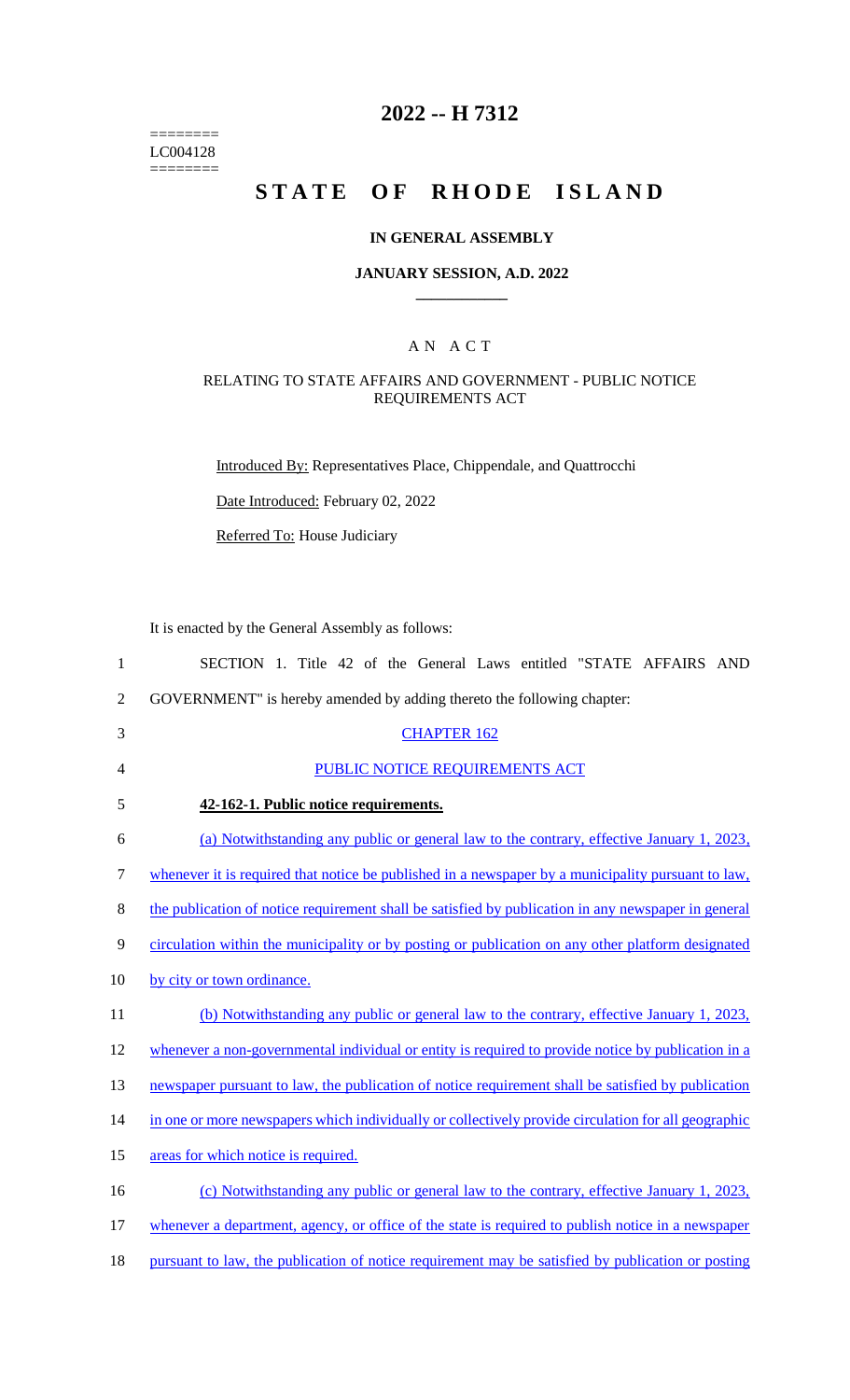- 1 on the secretary of state and the department of administration websites.
- 2 (d) The publication of notice requirements established pursuant to the provisions of this
- 3 section shall not apply to the notice provisions set forth in chapter 22 of title 33.
- 4 SECTION 2. This act shall take effect upon passage.

======== LC004128  $=$